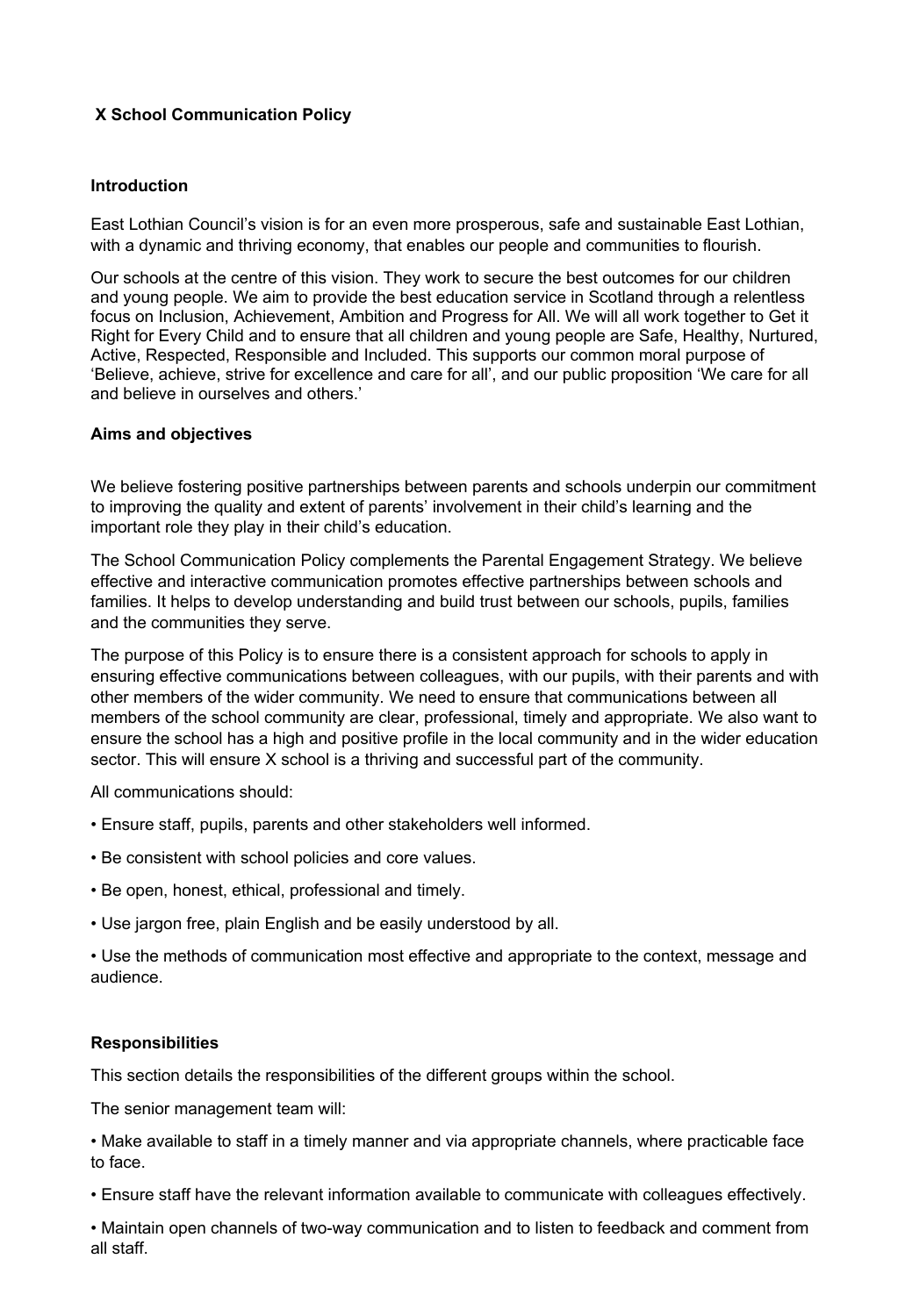All employees will:

• Engage regularly with each other, preferably face to face, to ensure information is available and understood within the context of the classroom and working environment.

• Ensure they are informed and have access to information in order to be as effective as possible in their role and to support their work within the school.

• To use open channels of two-way communication to keep the leadership team and colleagues informed.

# **External methods of communication**

The school will make written communications as accessible and inclusive as possible. We seek to avoid bias, stereotyping or any form of racial discrimination. We wish to recognise and celebrate the contributions to our society by all cultural groups represented in our school.

## 1. Public relations

A designated staff member will maintain links with the local media to provide proactive information on routine matters for story content. The staff member will be the central point of contact for collating this information centrally within the school and alerting the media. Such information could – for example – relate to school projects or pupil achievements. The Communications Team can provide advice and support on ideas for stories and review outgoing material. Providing such information may occasionally result in follow-up enquiries from the local media. Where this is of a routine nature, the school will respond directly to the journalist.

The council has an in-house Communications Team which is the first point of contact for journalists on council media enquiries. This enables responses to media enquiries to be logged and co-ordinated by a dedicated Communications Team, which can provide professional support and advice to departments across the council.

For any matters of a higher profile, the Communications Team will assist with the proactive issuing of such material and dealing with enquiries.

#### 2. Communications with Parents/Carers

#### Letters

The school will acknowledge or respond to parents' letters within 48 hours (two school days). Any letter of complaint must be referred to the Head Teacher immediately. The Council complaints procedure must be followed at all times. Letters to parents must be approved by the Head Teacher before they are sent. Copies of all correspondence to individual parents will be placed in pupil files.

#### E-mail/Text

The school has an e-mail/text system which it uses to communicate with parents. Any communication that needs to be sent to parents using this system must be approved by the Head Teacher. If a parent communicates with the school using email with a complaint or a matter that requires an action, a copy should be stored in a digital file or printed & filed. Staff should forward relevant emails from parents to the Head Teacher and should always do so if the content is a complaint. All e-mails requiring an answer should be responded to within 48 hours (2 school days). E-mail communications concerning a child are kept for the academic year in a digital folder unless they are required for evidence trailing, in which case a copy should be printed. Staff must ensure they follow appropriate policies with regard to information sharing and GDPR.